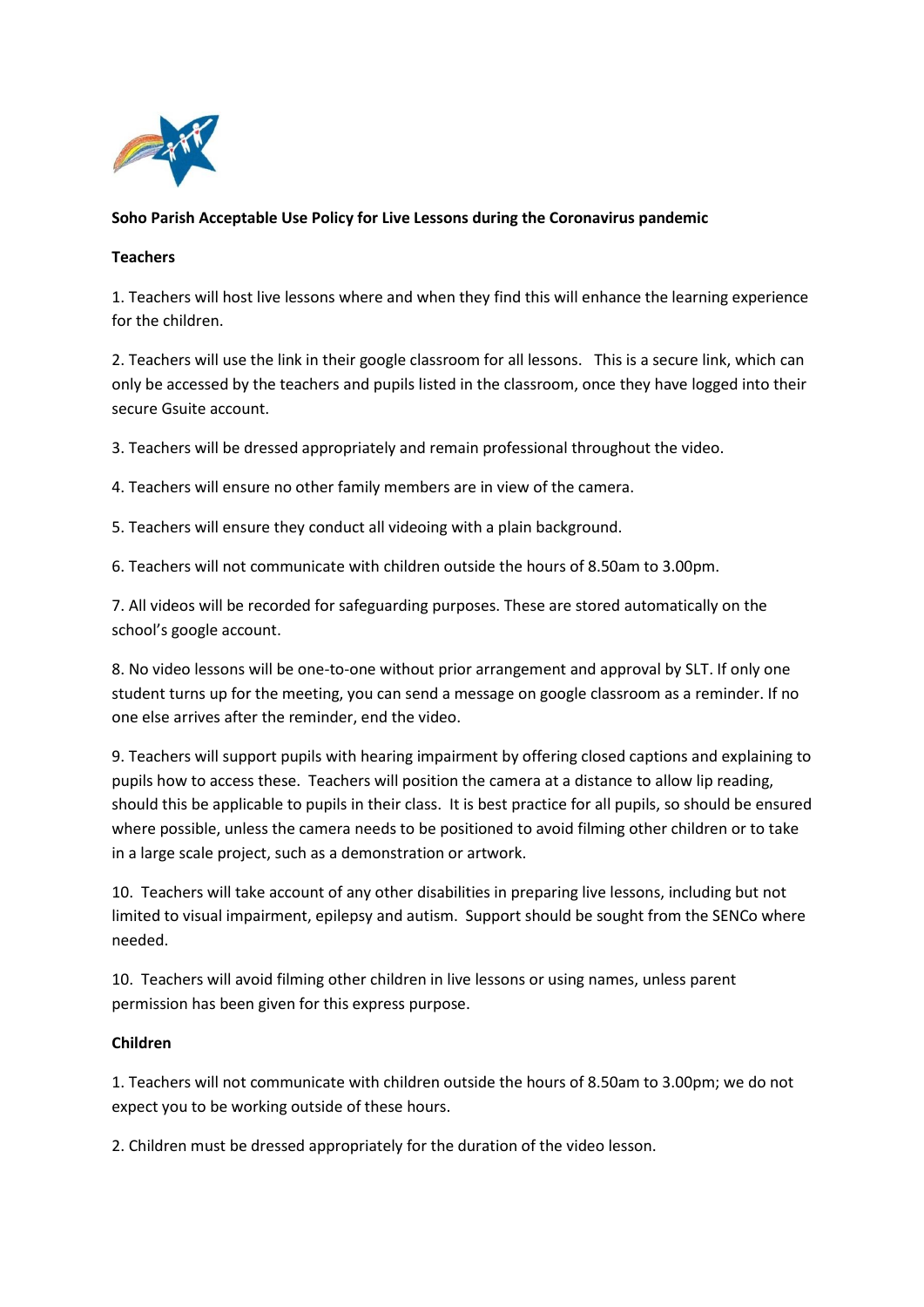3. Children must remain on mute until invited to speak.

4. Children should be ready and waiting at the starting time of the lesson – this means work out ready, with writing equipment ready, to receive the call via Google Meet.

5. Children are prohibited from recording or capturing/screen grabbing content from the video call.

6. Children will only use the chat function to ask the teacher a question, if enabled.

6. Children should remain in a public part of their house wherever possible. If they are working in a separate room, this must be agreed with the teacher beforehand, taking into account the age and maturity of the pupil.

7. Children may have their school Google Accounts suspended temporarily if they behave inappropriately.

### **Parents**

1. Parents should ensure their child is appropriately dressed for sessions.

2. Parents should ensure that their child is aware of the need to behave in a session delivered by video link in the same way as if they were in school with the member of staff. If a student is behaving inappropriately, we may suspend their school google account temporarily.

3. Parents should ensure other family members are out of camera shot and do not contribute to the video call.

4. Parents should ensure their child is familiar with how the whole process works. Also, make sure that your child knows their login so that they are ready to go at the appointed time.

### **Guidance and support for Parents and Carers**

Video-conferencing uses a lot of machine power. It's a good idea to keep devices plugged into the mains power.

Do a practice run: Role-playing is a great way to prepare your child for what's expected in the video class environment. If you have two devices, you can set yourself up on the platform they'll be using, or just use FaceTime and video-chat as if you're leading the class. Pretend you're the teacher and send your child an invite for a meeting.

Set expectations for how your child should conduct themselves on camera: Face the screen; mute yourself when you're not speaking; unmute yourself when you're ready to talk; turn off the camera if you need to blow your nose; etc. Children should behave appropriately when learning by video, just the same as if they were in class.